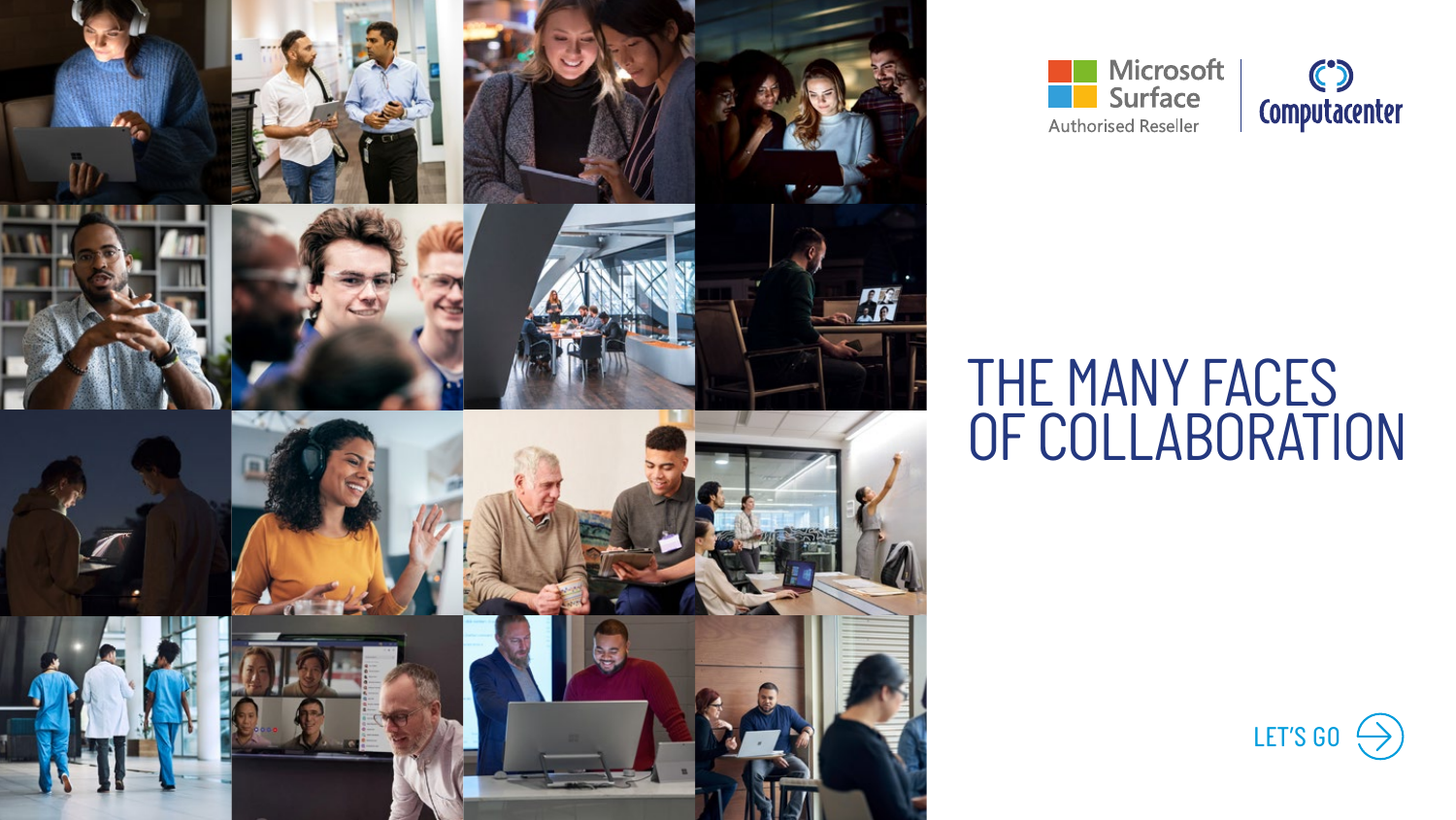<span id="page-1-0"></span>

# *ANYWHERE, ANY TIME*

### *We all need to talk. To share knowledge. To be social. It's the same as it's always been. Only different.*

*The massive shift to remote and distributed working during the global Covid-19 pandemic hasn't changed the need for collaboration in the workplace; just where we collaborate from – and how.* 

*Whatever the future brings, it's likely that many employees will continue to work from home, for at least some of their working week.* 

*As we shift from a largely physical to a hybrid workplace, people need the right tools to enhance teamwork, collaboration, and communication. Not only to ensure they remain effective and productive, but so that they feel confident, motivated, connected and part of a team.*  *This shift has been rapid and sudden. At the outset organisations used what tools they had, often adopted in an ad hoc manner. Now it's time to take a longer-term perspective. Enabling employees to access intelligence, share knowhow, exchange ideas, co-create and work effectively in teams is fundamental for a vibrant culture of innovation, exploration and co-creation.* 

*This demands interconnected devices and consistent software that can work from any location. And technology that supports seamless collaboration across geographies and disciplines.*

*In this Executive Briefing, we explore the changing face of workplace collaboration and ask what challenges and opportunities this presents. We describe how Computacenter and Microsoft come together to connect employees and ensure creativity and ideas continue to flow. What tools, processes and cultural changes are needed for effective collaboration and wellbeing in today's digital workplace?*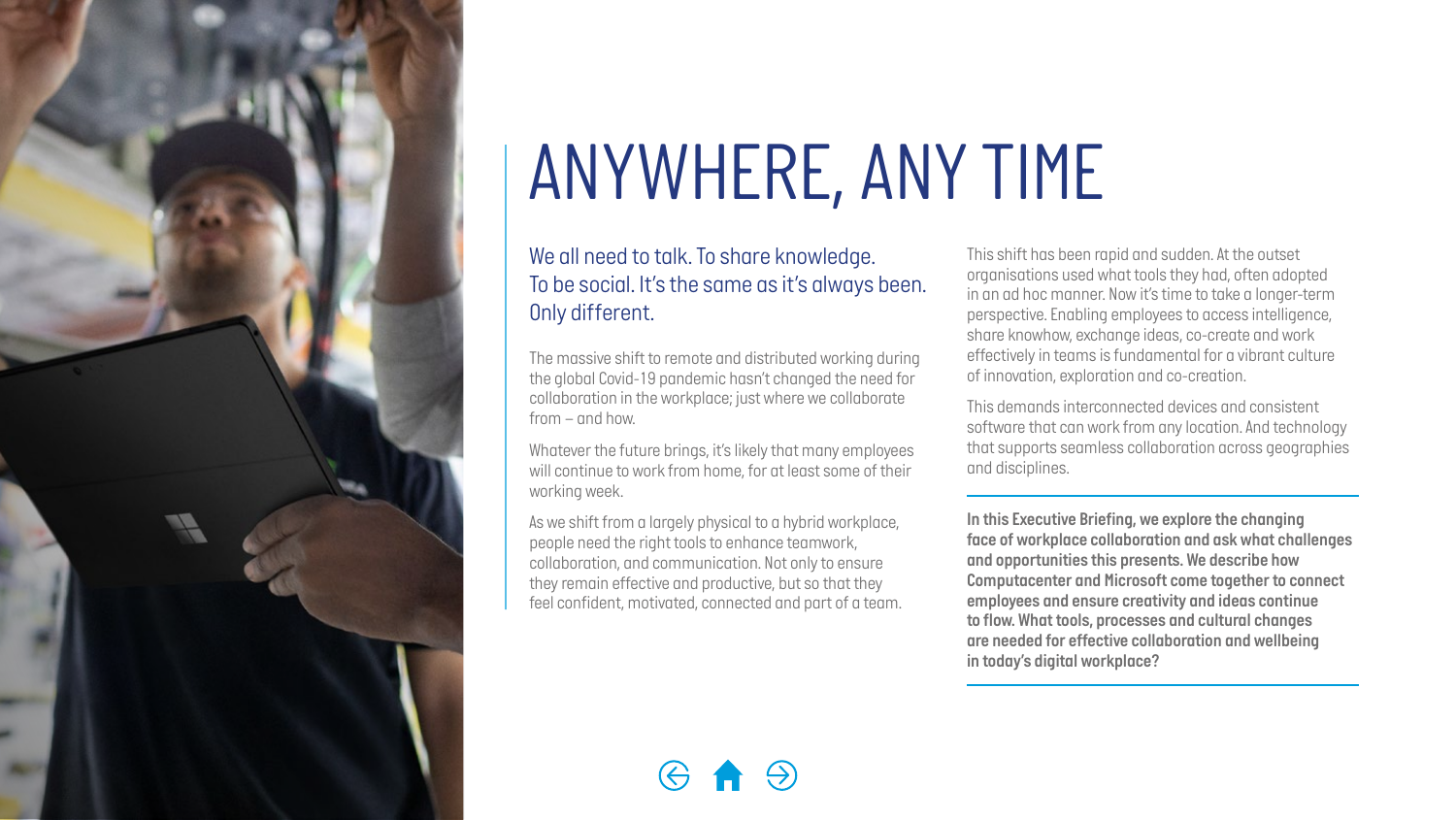### *ONE TEAM, MANY PLACES*

*Collaboration. It's the act of people working together, having a conversation, solving problems, and creating as a group. Technology makes this possible from anywhere.*

*No matter where your people are based, it is still expected that they come together and function as a working collective. Dispersed, but still productive.* 

*In this dynamic and distributed workplace, Microsoft technology is enabling us to do things differently and more efficiently than ever before. Designed for the enterprise, Microsoft Teams and Microsoft 365 are giving teams new ways to collaborate – all while staying secure.* 

*We've replaced simple things like physical meeting room whiteboards covered in Post-it Notes with Microsoft Whiteboard. Projects where there was previously a single 'master' document with just one person in control, have become collaborative and shared experiences in Microsoft Teams. Co-authoring, file sharing, integrated apps and simultaneous contributions to a living, breathing document are increasingly the norm.* 

#### *The value of education*

*These are new ways of working and demand new workforce behaviours. For example, if you're organising a Teams* 

*meeting, there's no need to send documents by email separately – keep them in Teams to share in the meeting. This replaces the previously manual, linear process with live, working documents. Your chats and decisions are all kept in one place, too.*

*Education is important in all of this. If you're investing in new tools, they'll only be fully utilised if people have the knowledge to use them. This is especially the case with collaboration tools where several parties are involved. To get maximum use out of them, they need to be used in a consistent way by everyone.*

### *Whose role?*

*Responsibility for this education must be assigned. We've worked with several organisations where training in new collaboration tools has fallen through the cracks, with one team assuming another has organised it. There should also be different layers of learning to accommodate user maturity and training preferences, whether that's online or one-to-one.* 

*The rapid move from a largely office-based workforce to home working has meant this education is now more important than ever. Are your teams working at their best in this new world? Or do they need upskilling and support as they endeavour to work effectively as part of 'one team'?*



*Use of Microsoft Teams shot up from 32 million daily active users in March 2019 to 75 million in April 2020 with 200 million meeting participants recorded in a day.*

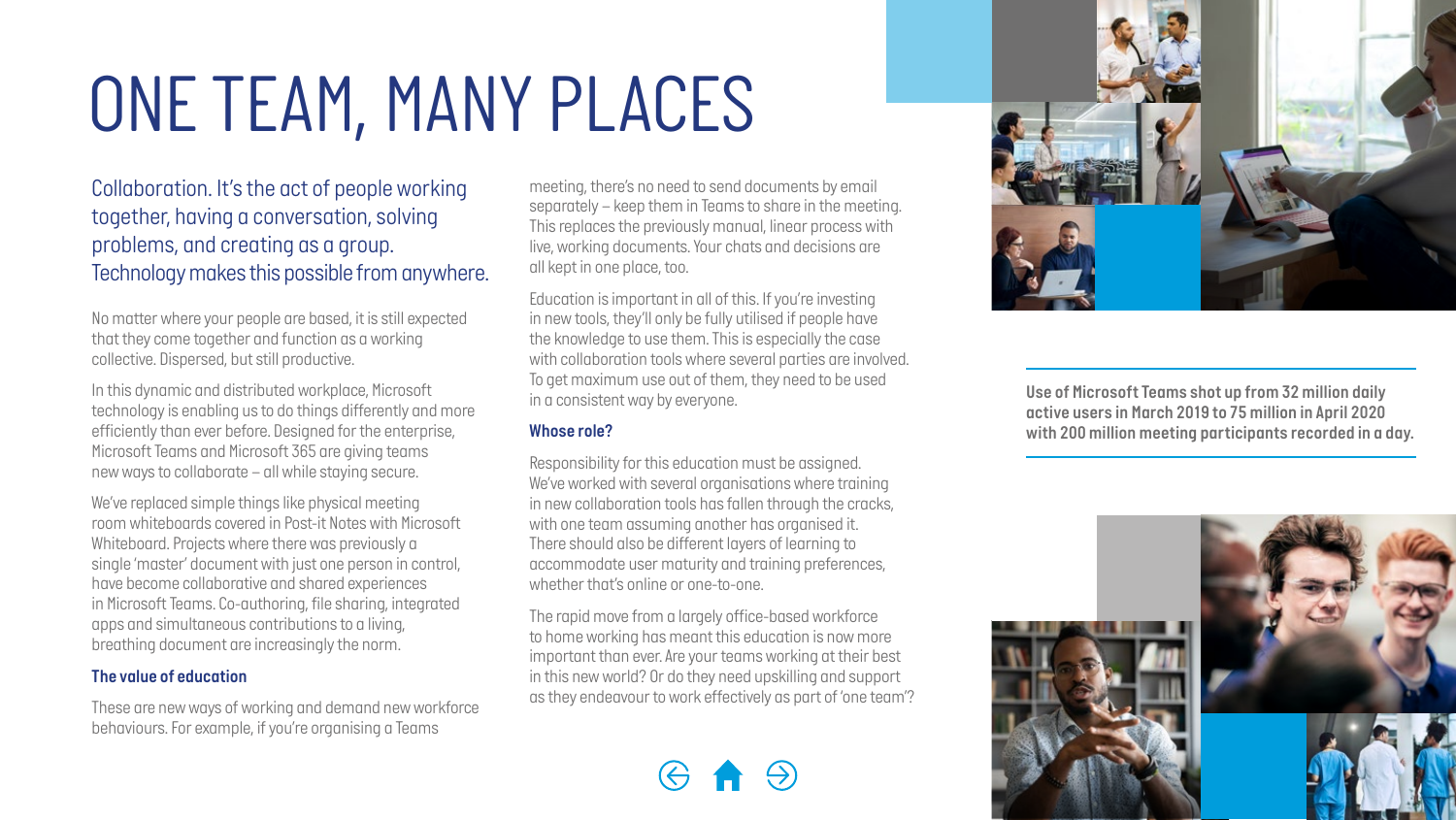

### *Successful change*

*A Workstyle Analysis was integral to Computacenter's rapid adoption of Microsoft Teams for its 16,000-strong workforce.* 

*Understanding people's roles and needs, including the facilitation of home-working for approximately 90% of employees, ensured that the deployment was looked at through the eyes of the users, rather than from just a technology perspective.* 

*As well as ensuring everyone had the tools they needed to keep working, this understanding meant the calling infrastructure for Computacenter's Service Desk had the capacity needed to support the massive shift to a remote model – with no interruption to customer service.*



### *KNOW YOUR PEOPLE*

*Fast, flexible laptops, such as Microsoft Surface devices, are keeping us connected in the places we now work.*

*Effective collaboration increases employee productivity and satisfaction. This demands tools that enable rich, office-like experiences. They may even take away some of the friction associated with office-based processes, such as booking (or a lack of) meeting rooms.*

*We are seeing lots of different devices being consolidated into single collaboration toolsets. And these devices are increasingly becoming multi-use, such as phones being used as scanners. But that's not all. People are increasingly using the same device for work and home life. It seems that users don't want to switch device, they just want to swap context.*

*In another interesting evolution, channels are blending (voice, video, chat, etc). This omni-channel model is fairly sophisticated and there will be some employees who are good at it, easily blending the channels and devices as they move from task to task. But this sophistication also means less adaptable employees won't get the most out of the tools without proper support. Once again, this comes down to the importance of education to ensure a positive employee collaboration experience.* 

### *Combat shadow IT*

*With so many tools and platforms available in this omni-channel landscape, adopting Microsoft 365 and Teams can help combat the security risk and cost of spiralling shadow IT as employees investigate their own collaboration tools. CIOs must also make sure they understand the different types of people in their organisation. How and where do they work to perform their individual jobs? What difference has the shift to more remote working made? How are teams still on the front line managing to collaborate with colleagues elsewhere?*

*Computacenter's Workstyle Analysis is a great place to start for this. It provides the insight needed to ensure people have the right tools and, importantly, the appropriate level of education to use them effectively.* 

*What it boils down to is that if you don't know how people work, you're not always going to make the right decisions about provisioning new services. We deployed this approach in our own business when we accelerated our planned adoption of Microsoft Teams in response to Covid-19.*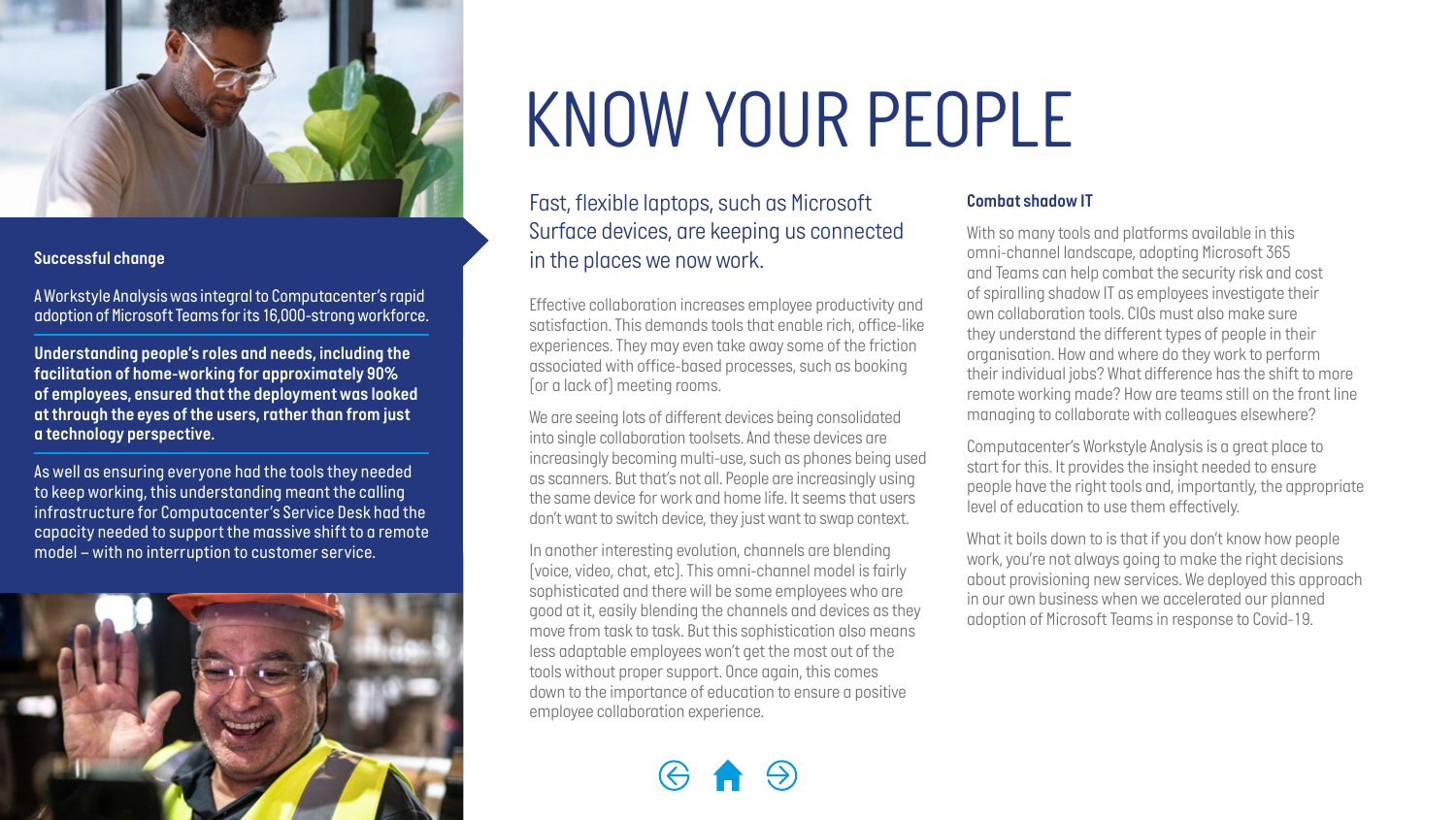### *IN THE RIGHT MIND*

### *In today's hybrid workplace people may need help to use their time to best effect.*

*When you're working from home where the norms of office life don't apply, it's extremely easy to jump from video call to video call without leaving the desk. Suddenly, you find you've spent all day in meetings with no downtime in between. Home and work life start to merge into one.*

*Managing this requires a level of personal discipline, as well as considerate advice from the business. Leaders must encourage people to respect colleagues who want to take breaks. And they should investigate the tools available to support best practice. For example, Microsoft has announced several new features focused on mental health, including meditation breaks and insights. It has also teamed up with meditation consultancy Headspace to bring a set of mindfulness experiences and science-backed meditations into Teams.*

#### *Time for coffee*

*Support for a distributed workforce should also extend to the social implications of remote working. It can be isolating to work from home, so it is important to create opportunities for the whole team to virtually get together. This might be through brainstorming sessions with Microsoft Whiteboard, or daily check-ins over a virtual coffee.* 

*Employees can be encouraged to make better decisions about how and when they collaborate by using MyAnalytics in Microsoft 365.* 

*This gives users personal feedback on how they're spending their time and offers tips to help them work smarter. A weekly average section shows an estimate of how much time they've spent in meetings, email, chats, and calls, measuring this as a percentage of their work week.* 

### *Monitoring mental health*

*A tool like MyAnalytics is particularly useful in the current distributed workplace. In a Human Factors Labs study,1 Microsoft found that remote collaboration is more mentally challenging than in-person collaboration. A second study found that overwork and stress were significantly higher in video meetings than in non-meeting collaboration work like writing emails.* 

*Microsoft's focus on making meetings work better has seen the launch of a new meeting option in Teams called Together Mode. This uses artificial intelligence (AI) segmentation technology to digitally place participants in a shared background so that they feel more connected and reduce meeting fatigue.*

*At Computacenter, we help organisations understand and implement tools like these to ensure a smooth adoption and answer any employee concerns about their impact on ways of working.*

*1 https://www.microsoft.com/en-us/microsoft-365/blog/2020/07/08/future-work-good-challenging-unknown/*

*Microsoft Research studies have found that "the reflection typically done during daily commute time can increase productivity by 12-15 per cent." So, look out in the first half of 2021 for a new Microsoft Teams feature that lets you schedule a virtual commute at the start and end of your day.*

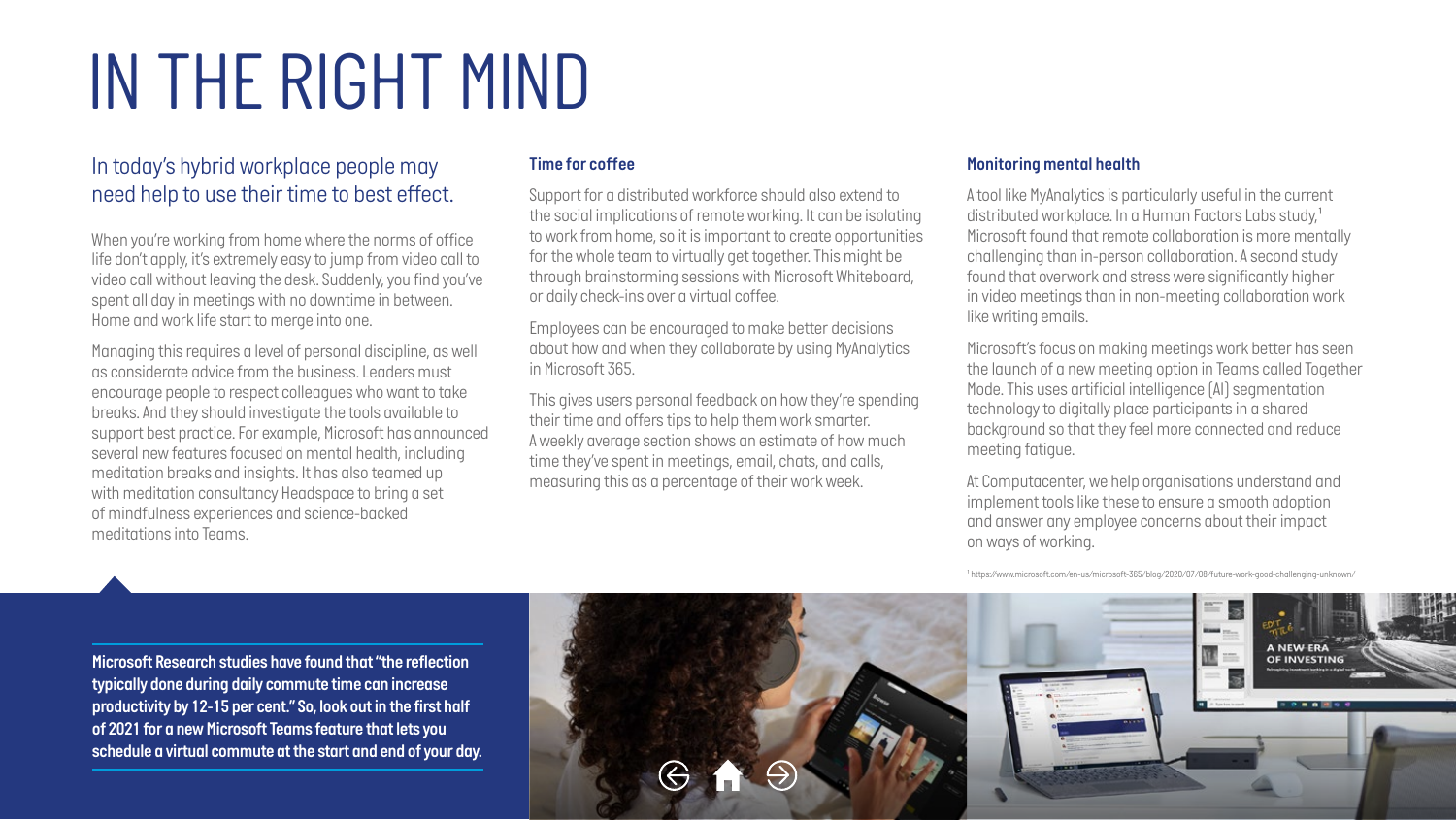# *COLLABORATING BEYOND THE ENTERPRISE*



*Microsoft 365 and Teams offer an amazing way for groups of people – wherever they are – to work effectively together and 'get stuff done'. We make sure our customers get the most out of these tools through the education needed to accelerate adoption.* 



*The urgent working-from-home imperative has accelerated the shift to smarter, more cost-effective means of collaboration, while creating a need for new ways to interact with external partners.*

*So far, we have looked at the impact on employees of the shift to a hybrid at-home and more traditional working model – from offices and shops, to factories and front line services. But what about external collaboration? If you're cutting the volume of face-to-face meetings and are deploying a collaboration platform, how do you interact with partners, customers and suppliers who may not be on the same platform as you? You may need to supplement your collaboration platform with bridging technology to allow different systems to work together. At Computacenter, we're using bridging software to connect our own Microsoft Teams video conferencing technology with a single solution in the same workflow as our meeting room systems, and mobile, desktop and web users.*

*This any-to-any collaboration is very much an expectation of employees in the digital workplace. Just as people make social calls between iPhones and Android phones, so they expect to collaborate on any device and between platforms at work.*

#### *Collaboration etiquette*

*Whether you are on a call with a colleague or an external party, the surge in virtual collaboration as a result of Covid-19 has brought collaboration etiquette to the fore. But what do we mean by etiquette? Surely, by now we all know how to behave on a video call. In the first instance, it could simply be basic good habits, such as putting your microphone on mute if you're not speaking to remove background noise. Or switching off video if there's something distracting going on in the background.*

*But etiquette is also about understanding more strategically sensitive issues, such as those relating to sharing data. Is the data confidential? Is it appropriate to share? And do the tools support secure data sharing?* 

*We help organisations respond to these questions of etiquette by configuring the tools and policies in the right way to ensure they are secure, protected and consistent with any applicable regulations.*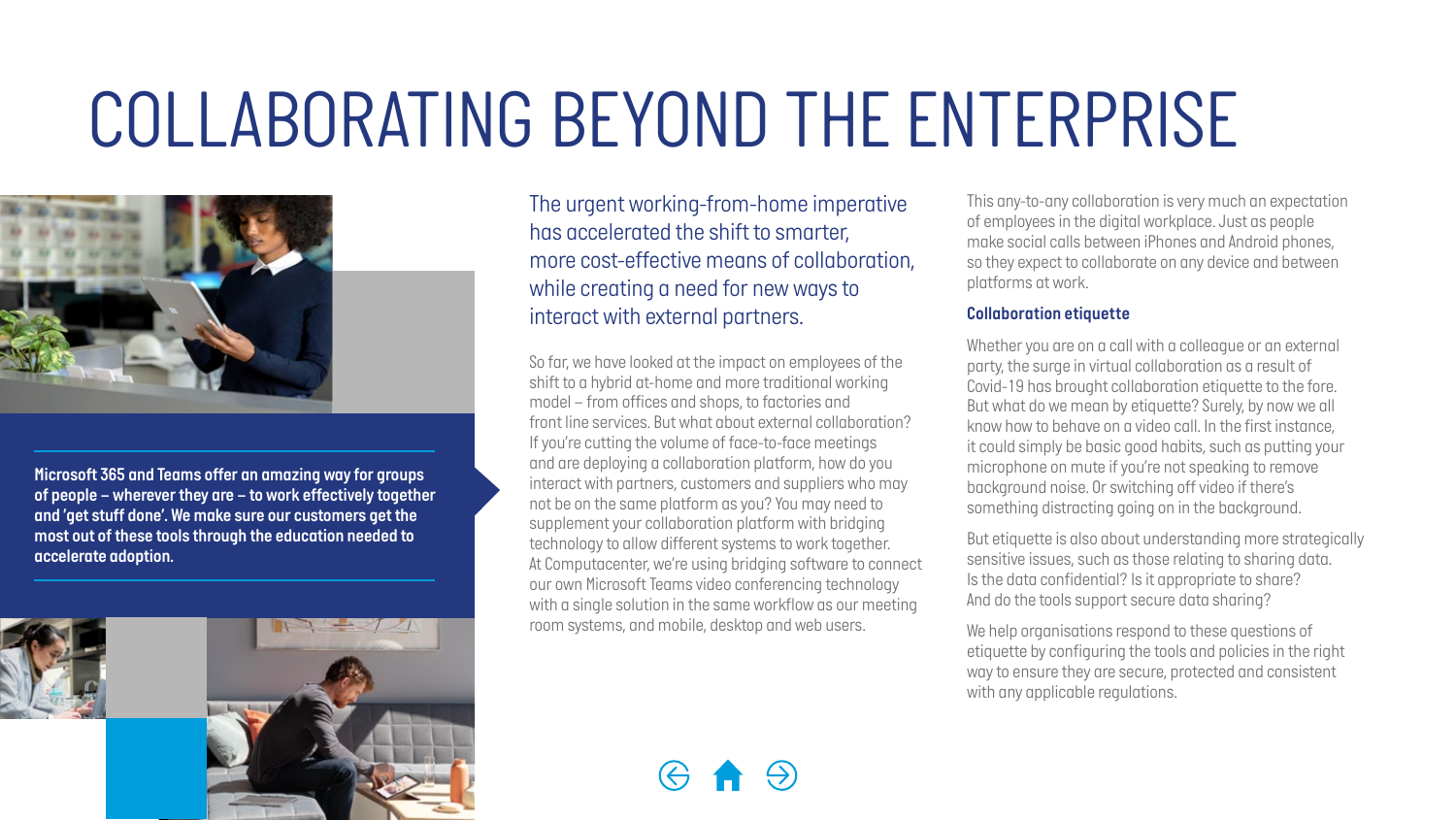

*The key is to identify the best tools to make work work – whatever and wherever that work is. Microsoft 365 has a range of collaboration tools to enable people to collaborate in the way their user personas require, from enterprise chat tool Yammer, to Teams and services like SharePoint.*

# *CTO CONSIDERATIONS*

### *Investing in a new collaboration platform will have an impact on your network and existing systems.*

*When you are choosing and deploying a new platform, there are some important technology considerations to bear in mind beyond your employee needs and business outcomes. You might be transitioning from largely voice telephony to video calls and sharing video presentations over the network. This will change the demands on the network. Is it up to the task? Can it support a seamless collaboration experience from both within and outside your office space?* 

*These questions must be part of the planning for new ways of collaborating. Video calling and digital collaboration impact the network, which makes migrating to cloud-based, scalable solutions such as Microsoft 365 and Teams an important strategic choice. Further, does the collaboration platform form part of broader business plans to integrate with customer-facing channels? At Computacenter,* 

*for example, we're using Teams in our Service Desk offering to enable some customers to chat directly to an agent.* 

*These are just some of the implications for IT leaders in terms of their choice of platform and tools for enabling the business to serve others, as well as to support a distributed workforce.* 

#### *Making work work*

*By assuring your network, you'll gain the underpinning strength to support a wide range of collaboration models. And while we are largely talking about a new, hybrid workforce here, let's not forget the collaboration needs of hundreds and thousands of people still working where they've always worked – in shops, on hospital wards, in logistics organisations, on industrial sites, and more. At Computacenter, we know that collaboration means different things to different organisations and sectors. Our persona-based approach to collaboration helps our customers identify the different use cases and the best tools from the Microsoft suite.* 

### *Your space*

*Another consideration when you're upgrading or replacing your collaboration platform is the physical space in which the technology is deployed. How are your physical rooms and collaboration spaces used? Will the collaboration tools you've selected integrate with your legacy investments? What's the most appropriate equipment to deliver a great employee experience?*

*We help our customers answer these questions in a Workspace Assessment. Your room might be a huddle space, a small focus room, or a meeting room. It could be a contact centre or perhaps multiple classrooms. Each need to be equipped with the right technology to keep people engaged and connected with colleagues, customers, partners and the business outside the room.*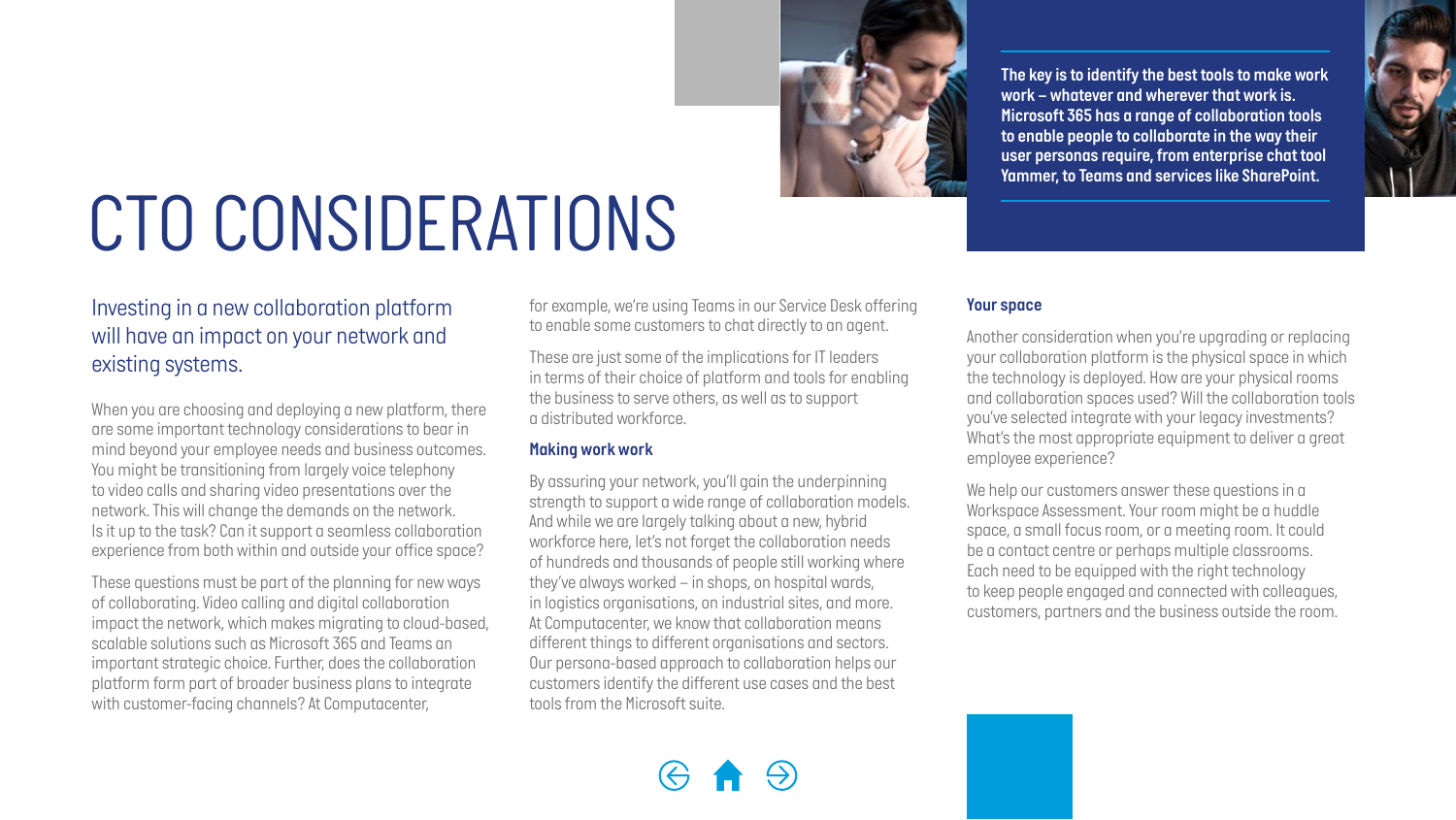### *COLLABORATING TODAY – AND TOMORROW*

*Remote and hybrid working is here to stay. But it's a moving picture. What's good today is likely to be managed and governed differently over the long term.*

*Many organisations moved quickly to deploy new collaboration tools early in the Covid-19 pandemic. Others are now in catch-up mode as this new way of working becomes a permanent feature. For all organisations, compliance and management of data in this collaborative landscape will need to be constantly monitored.* 

*The complete Microsoft 365 security model is a good place to start. This enables data to be controlled across disparate groups as they collaborate from the core to the edge of the enterprise.* 

### *Collaborating for success*

*Seamless collaboration across disparate business functions and geographies drives business success. It makes innovation part of business as usual, with teams sharing ideas and information in real time, regardless of where they're working.* 

*This requires scalable platforms and agile processes. It needs the right tools, for the right people, at the right time.* 

*We work with Microsoft to ensure that organisations and their employees have what they need to improve collaboration and transform the meeting experience. We train people and facilitate cultural change. We manage policies and maintain equipment. Keeping the many faces of work collaborating, day in, day out.*



#### *Finding answers*

*IT and business leaders must work together to ask – and answer – a set of important questions that will guide the adoption and productive use of enterprise collaboration tools:*

*Do you understand how people work, how they use technology and tools, and what is or isn't effective?*

*How have ways of collaboration changed since the beginning of the year?*

*Do people have the right technology to be able to work with each other effectively, regardless of where they are?*

*Do you use several collaboration or conferencing tools in your business?* 

*Do people understand which tool is best for each situation – what guidance are they given about how to use them effectively and get real value?*

*If you've deployed new collaboration tools since the beginning of the year, can you measure how successfully they are being used?*

*What happens to the collaboration sites, chats and content created today 3, 5 or 7 years from now?*